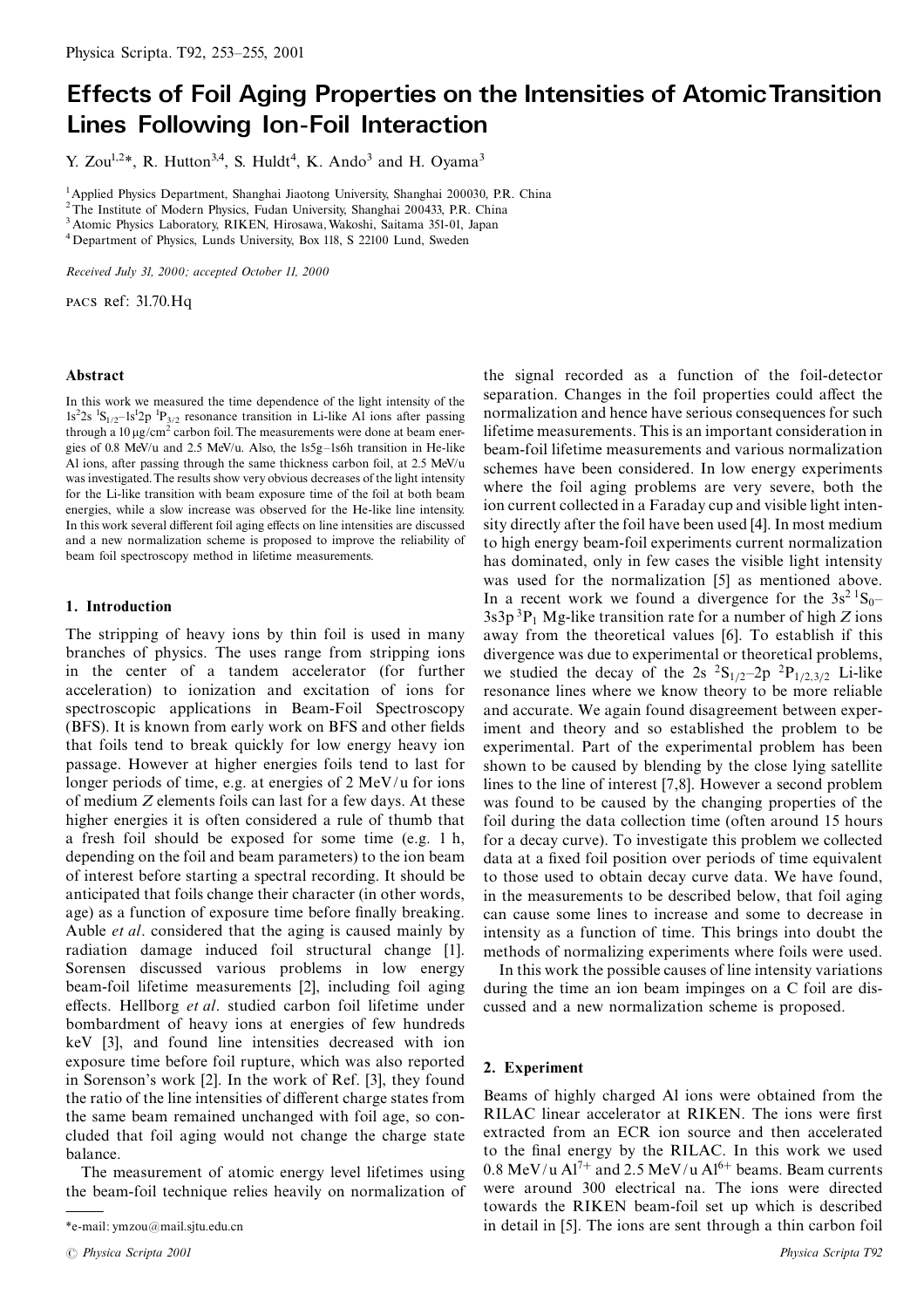$(10 \,\mu\text{g/cm}^2)$  where they are further ionized and also excited. The VUV photons from the excited ions are studied using a 2.2 meter grazing incidence Nikon/ McPherson spectrometer. The VUV photon detection is accomplished by a CCD detector mounted directly on the Rowland circle of the spectrometer [9]. This system has been mainly used in the past to measure decay curves of excited atomic states following the ion-foil interaction. Spectral data was recorded at 2 mm downstream of the C foil. This was done to avoid high background close to the foil from beamrelated X-rays, see [10]. The energy resolving properties of the CCD can of course be used to discriminate away the X-ray background, however close to the foil a significant background still prevails.

Foils of many materials can be used to strip swift ion beams, however the most commonly used are those made from carbon. The foils used in the present experiments were obtained from "Atomic Energy of Canada Limited, Research Company, Chalk River Nuclear Laboratories".

#### 3. Results and discussions

Figure 1 shows the foil age dependence of line intensities of Li-like  $1s^22s^2S_{1/2} - 1s^22p^2P_{3/2}$  resonance transition measured at beam energies of 0.8 and 2.5 MeV/u and of He-like 1s5g-1s6h transition measured at 2.5 MeV/u. From Fig. 1 we can see that the Li-like line intensity decreased by about 40% at 0.8 MeV/u, and about 50% at 2.5 MeV/u after 20 h ion beam impinging. We made single exponential fits for the Li-like line intensities versus foil age, and got decay times of 34 h and 23 h, respectively, for 0.8 and 2.5  $MeV/u$ ion beam impinging on a  $10 \mu g/cm^2$ . The "time" here means the time since the ion beam impinged on the carbon foil, or the "age" of the foil since its first exposure to the ion beam. The exponential fits were more to provide a number for discussion purposes. The He-like line increases slightly with the foil age. We consider that the foil aging affects line intensities in the following ways:

- (a) The foil may thicken during the time the beam impings on the foil. The thickening being caused by depositing of carbon onto the foil from residual hydrocarbons etc. This effect is important when the foil has less than equilibrium thickness.
- (b) The foil structure may change due to radiation damage. This can leave pinholes in the carbon foil, through which beam ions can have free passage [3]. In most cases this will reduce the fraction of excited ions in the charge state of interest. Only the fractions of the ions, whose charge state is the same or very close to incident ions, could be increased by this effect.
- (c) Foil deformation caused by the beam impinging on the foil, beam pressure, and shifting the center of the foil towards the spectrometer slits. This will lead to an increase in line intensity. The increase is larger for the line transition from the shorter lifetime upper state. From our observations, the displacement of the center of the beam spot on the foil can be  $0.1-0.3$  mm towards the beam direction.

In the  $0.8 \text{ MeV/u}$  case, charge state equilibrium will be reached after passing through a  $10 \mu g/cm^2$  thick C foil. So the foil thickening effect would not influence the line



Fig. 1. Foil age (in hours) dependence of line intensities of Li-like Al ions  $1s^22s^2S_{1/2} - 1s^22p^2P_{3/2}$  transitions at beam energies of 2.5 MeV/u and 0.8 MeV/u, and 1s5g-1s6h He-like transitions at 2.5 meV/u. For convenience in comparison, single exponential fits for Li-like line intensities were made, and the decay times are indicated in brackets.

intensity obviously. The upper state lifetime of the Li-like transition is 1.27 ns, according to the result of the SOC code of COWAN [11]. Hence foil deformation could cause the intensity of the line to increase by around  $2\%$  at most, which cannot be responsible for the observed 40% decrease. We consider that the intensity decrease in this case was caused by structural changes to the foil by radiation damage.

In the case of  $2.5 \text{ MeV/u}$ , the Li-like line intensity decreased faster than in the case of 0.8 MeV/u. This appears to be in conflict with the idea that foils age faster at lower energy beam bombardment. However, as  $10 \mu g/cm^2$  carbon foil is not thick enough for charge state equilibrium at this beam energy, the deposition of carbon onto the foil will cause the charge state balance to evolve towards its equilibrium distribution. At 2.5 MeV/u, the equilibrium distribution gives the highest fraction of He-like Al ions, and the maximum of Li-like charge state appears at foil thicknesses lower than the equilibrium thickness. So the thickening of the foil towards the equilibrium thickness may cause a decrease in line intensity of the transitions from Li-like ions. We consider that the faster decreasing of the Li-like line at beam energy of 2.5 MeV/u was caused by the united effect of foil radiation damage and foil thickening. At this beam energy, the foil deformation would lead to at most an insignificant 1% increasing of line intensity.